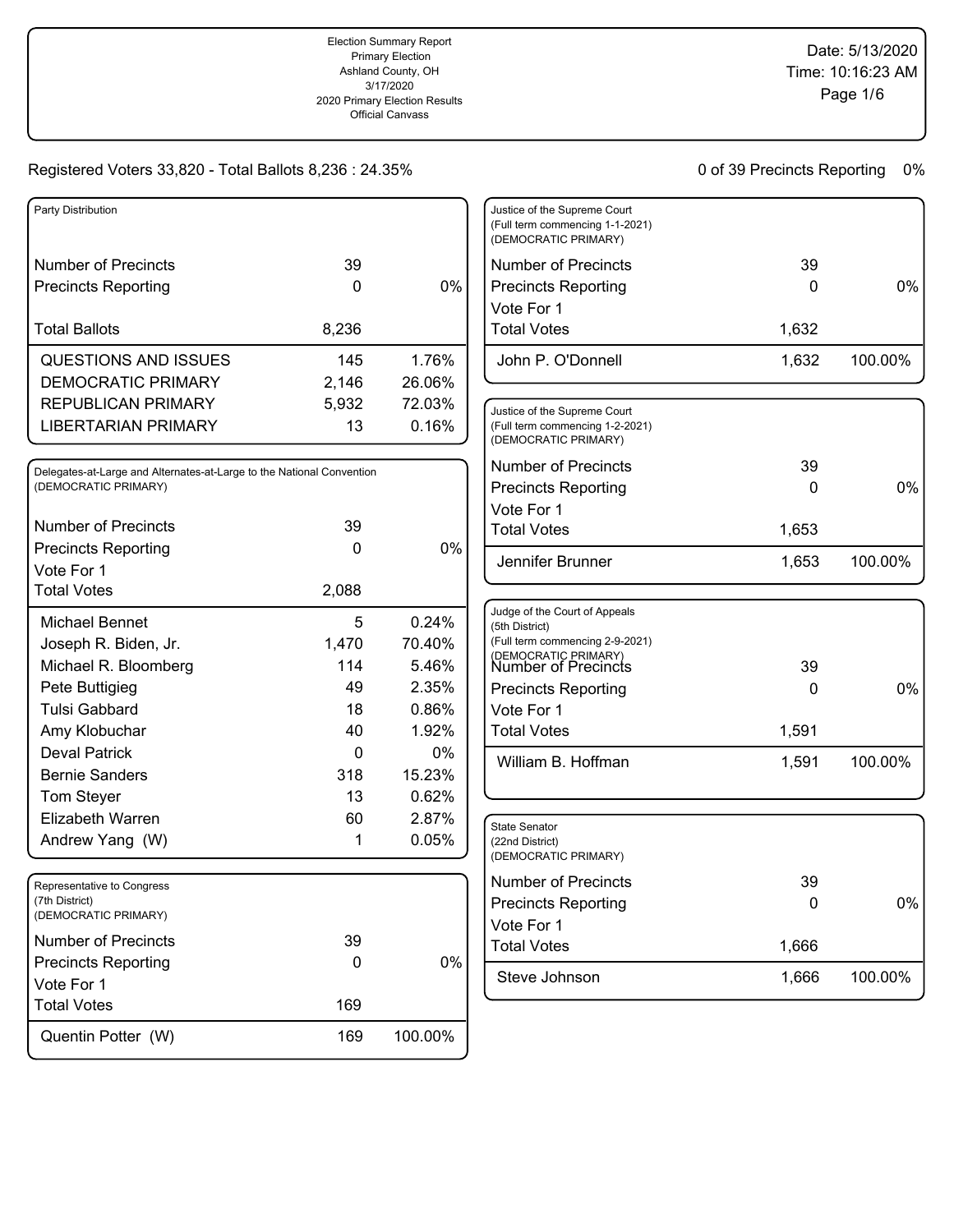| <b>State Representative</b><br>(70th District)<br>(DEMOCRATIC PRIMARY) |       |         |
|------------------------------------------------------------------------|-------|---------|
| Number of Precincts                                                    | 39    |         |
| <b>Precincts Reporting</b>                                             | O     | 0%      |
| Vote For 1                                                             |       |         |
| <b>Total Votes</b>                                                     | 1,618 |         |
| Kevin Barnet                                                           | 1,618 | 100.00% |

| Judge of the Court of Common Pleas<br>(Probate/Juvenile Division)<br>(Full term commencing 2-9-2021) |    |    |
|------------------------------------------------------------------------------------------------------|----|----|
| (DEMOCRATIC PRIMARY)<br>Number of Precincts                                                          | 39 |    |
| <b>Precincts Reporting</b>                                                                           |    | 0% |
|                                                                                                      |    |    |
| Total Votes                                                                                          |    |    |
| No Valid Petition Filed                                                                              |    |    |

| <b>County Commissioner</b><br>(Full term commencing 1-2-2021)<br>(DEMOCRATIC PRIMARY) |    |    |
|---------------------------------------------------------------------------------------|----|----|
| Number of Precincts                                                                   | 39 |    |
| <b>Precincts Reporting</b>                                                            |    | 0% |
|                                                                                       |    |    |
| <b>Total Votes</b>                                                                    | 0  |    |
| No Valid Petition Filed                                                               |    |    |

| <b>County Commissioner</b><br>(Full term commencing 1-3-2021)<br>(DEMOCRATIC PRIMARY) |    |       |
|---------------------------------------------------------------------------------------|----|-------|
| Number of Precincts<br><b>Precincts Reporting</b>                                     | 39 | $0\%$ |
| <b>Total Votes</b>                                                                    |    |       |
| No Valid Petition Filed                                                               |    |       |

| <b>Prosecuting Attorney</b><br>(DEMOCRATIC PRIMARY) |         |       |
|-----------------------------------------------------|---------|-------|
| Number of Precincts<br><b>Precincts Reporting</b>   | 39<br>O | $0\%$ |
| <b>Total Votes</b>                                  | ი       |       |
| No Valid Petition Filed                             |         |       |
|                                                     |         |       |

| Clerk of the Court of Common Pleas<br>(DEMOCRATIC PRIMARY) |    |    |
|------------------------------------------------------------|----|----|
| Number of Precincts                                        | 39 |    |
| <b>Precincts Reporting</b>                                 | O  | 0% |
| <b>Total Votes</b>                                         | 0  |    |
| No Valid Petition Filed                                    |    |    |

| Sheriff<br>(DEMOCRATIC PRIMARY) |    |       |
|---------------------------------|----|-------|
| Number of Precincts             | 39 |       |
| <b>Precincts Reporting</b>      | O  | $0\%$ |
| <b>Total Votes</b>              | 0  |       |
| No Valid Petition Filed         |    |       |

| <b>County Recorder</b><br>(DEMOCRATIC PRIMARY)   |        |       |
|--------------------------------------------------|--------|-------|
| Number of Precincts                              | 39     |       |
| <b>Precincts Reporting</b><br><b>Total Votes</b> | O<br>0 | $0\%$ |
| No Valid Petition Filed                          |        |       |
|                                                  |        |       |

| <b>County Treasurer</b><br>(DEMOCRATIC PRIMARY)   |         |    |
|---------------------------------------------------|---------|----|
| <b>Number of Precincts</b><br>Precincts Reporting | 39<br>0 | 0% |
| <b>Total Votes</b>                                | 0       |    |
| No Valid Petition Filed                           |         |    |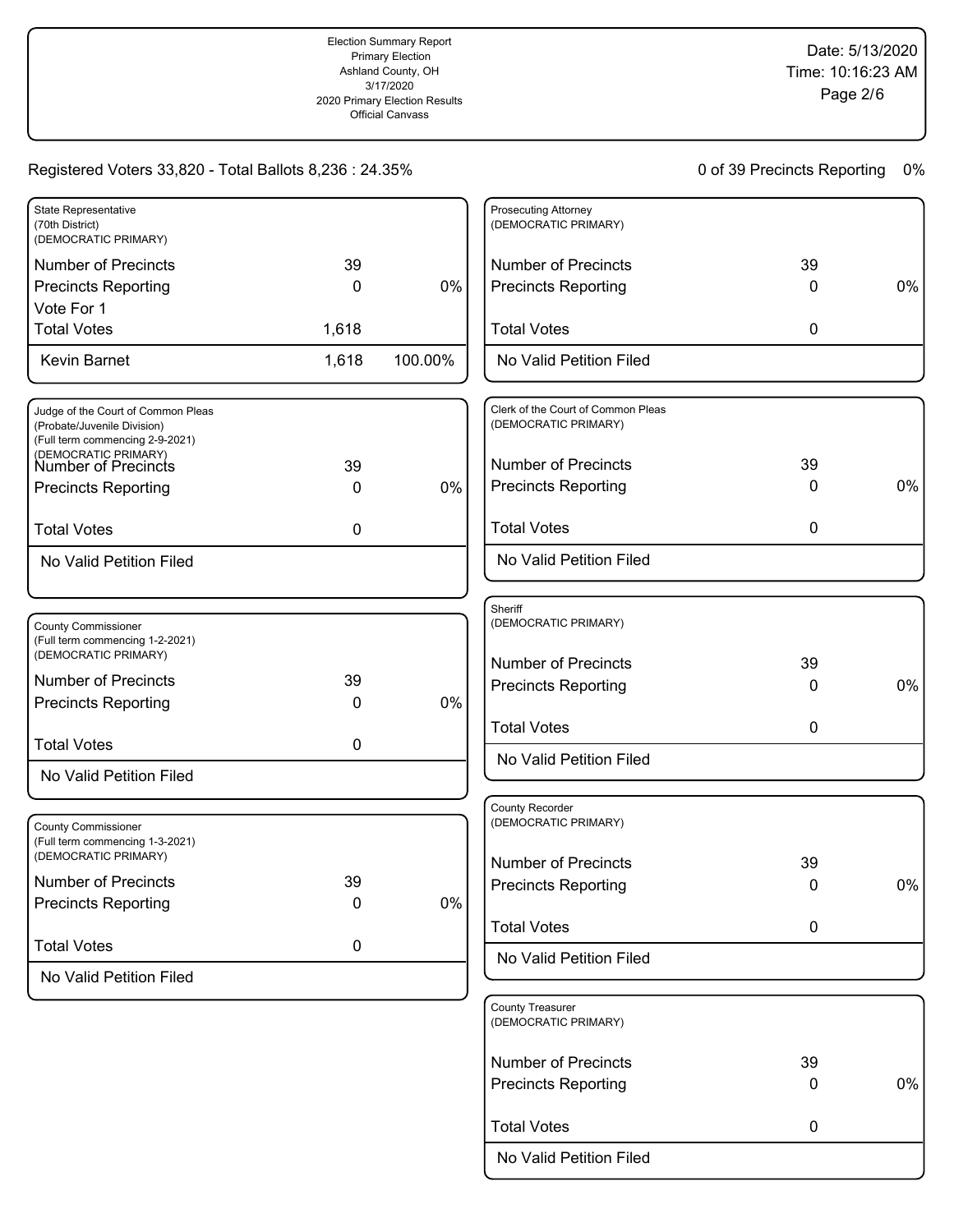| <b>County Engineer</b><br>(DEMOCRATIC PRIMARY) |    |    |
|------------------------------------------------|----|----|
| Number of Precincts<br>Precincts Reporting     | 39 | 0% |
| <b>Total Votes</b>                             |    |    |
| No Valid Petition Filed                        |    |    |

| Coroner<br>(DEMOCRATIC PRIMARY)                          |    |    |
|----------------------------------------------------------|----|----|
| <b>Number of Precincts</b><br><b>Precincts Reporting</b> | 39 | 0% |
| <b>Total Votes</b>                                       |    |    |
| No Valid Petition Filed                                  |    |    |

| Delegates-at-Large and Alternates-at-Large to the National Convention<br>(REPUBLICAN PRIMARY) |       |         |
|-----------------------------------------------------------------------------------------------|-------|---------|
| Number of Precincts                                                                           | 39    |         |
| <b>Precincts Reporting</b>                                                                    | 0     | 0%      |
| Vote For 1                                                                                    |       |         |
| <b>Total Votes</b>                                                                            | 5,288 |         |
| Donald J. Trump                                                                               | 5,288 | 100.00% |

| District Delegates and District Alternates to the National Convention<br>(7th District)<br>(REPUBLICAN PRIMARY) |       |         |
|-----------------------------------------------------------------------------------------------------------------|-------|---------|
| Number of Precincts                                                                                             | 39    |         |
| <b>Precincts Reporting</b>                                                                                      | 0     | 0%      |
| Vote For 1                                                                                                      |       |         |
| <b>Total Votes</b>                                                                                              | 5,192 |         |
| Donald J. Trump                                                                                                 | 5.192 | 100.00% |

| Representative to Congress<br>(7th District)<br>(REPUBLICAN PRIMARY) |       |         |
|----------------------------------------------------------------------|-------|---------|
| Number of Precincts                                                  | 39    |         |
| <b>Precincts Reporting</b>                                           | 0     | 0%      |
| Vote For 1                                                           |       |         |
| <b>Total Votes</b>                                                   | 5,334 |         |
| <b>Bob Gibbs</b>                                                     | 5.334 | 100.00% |

| Justice of the Supreme Court<br>(Full term commencing 1-1-2021)<br>(REPUBLICAN PRIMARY) |       |         |
|-----------------------------------------------------------------------------------------|-------|---------|
| <b>Number of Precincts</b>                                                              | 39    |         |
| <b>Precincts Reporting</b>                                                              |       | 0%      |
| Vote For 1                                                                              |       |         |
| <b>Total Votes</b>                                                                      | 4,974 |         |
| Sharon L. Kennedy                                                                       | 4.974 | 100.00% |
|                                                                                         |       |         |

| Justice of the Supreme Court<br>(Full term commencing 1-2-2021)<br>(REPUBLICAN PRIMARY) |       |         |
|-----------------------------------------------------------------------------------------|-------|---------|
| Number of Precincts                                                                     | 39    |         |
| <b>Precincts Reporting</b>                                                              | O     | 0%      |
| Vote For 1                                                                              |       |         |
| <b>Total Votes</b>                                                                      | 4.810 |         |
| Judi French                                                                             | 4.810 | 100.00% |

| Judge of the Court of Appeals<br>(5th District)<br>(Full term commencing 2-9-2021)<br>(REPUBLICAN PRIMARY)<br>Number of Precincts | 39    |         |
|-----------------------------------------------------------------------------------------------------------------------------------|-------|---------|
| <b>Precincts Reporting</b>                                                                                                        | 0     | 0%      |
| Vote For 1                                                                                                                        |       |         |
| <b>Total Votes</b>                                                                                                                | 4,852 |         |
| Jeff Furr                                                                                                                         | 4,852 | 100.00% |

| Member of State Central Committee, Man<br>(22nd District)<br>(REPUBLICAN PRIMARY) |              |         |
|-----------------------------------------------------------------------------------|--------------|---------|
| Number of Precincts                                                               | 39           |         |
| <b>Precincts Reporting</b>                                                        | $\mathbf{0}$ | 0%      |
| Vote For 1                                                                        |              |         |
| <b>Total Votes</b>                                                                | 4,915        |         |
| William G. Batchelder                                                             | 4.915        | 100.00% |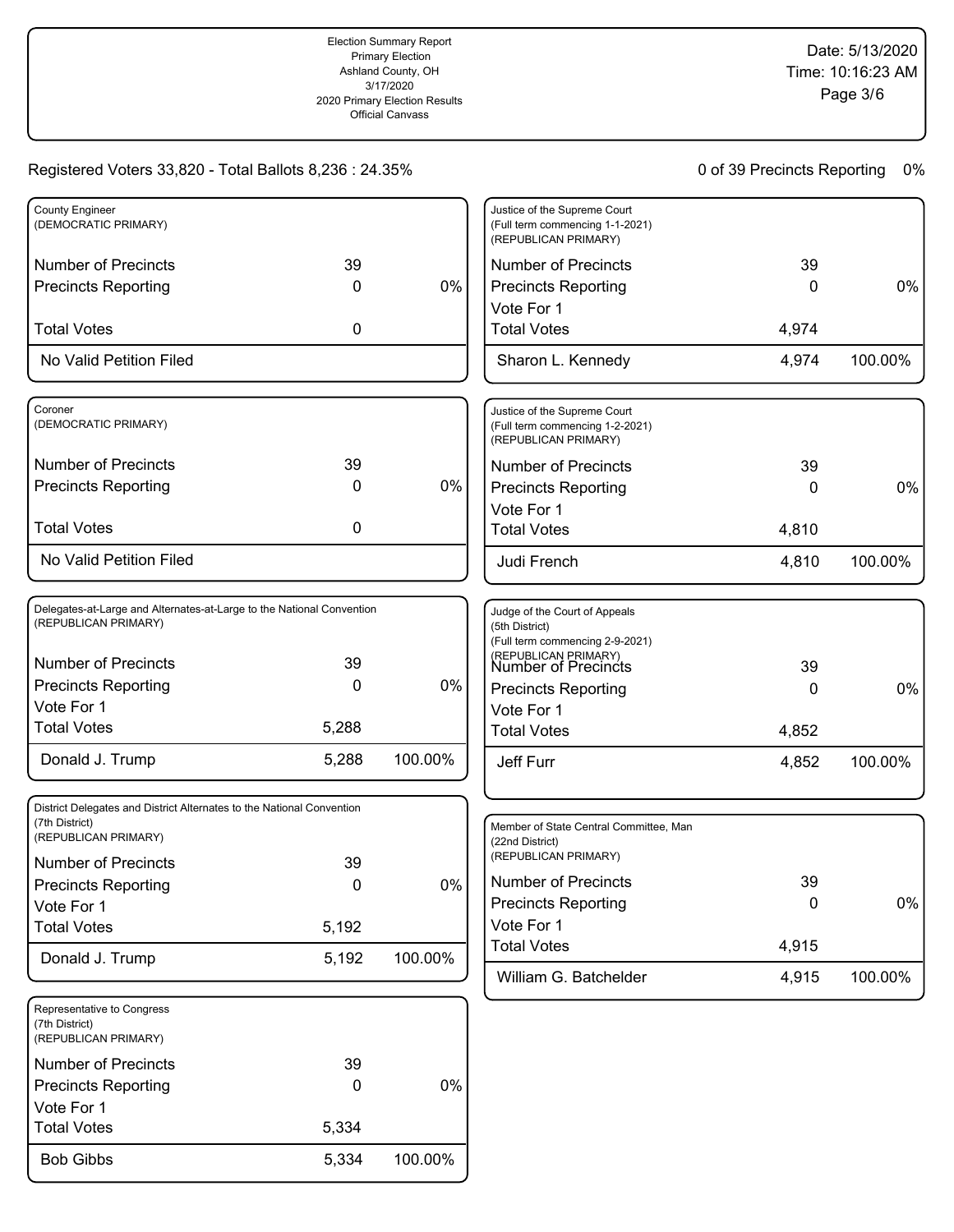# Date: 5/13/2020 Time: 10:16:23 AM Page 4/6

### Registered Voters 33,820 - Total Ballots 8,236 : 24.35%

| Member of State Central Committee, Woman<br>(22nd District)<br>(REPUBLICAN PRIMARY) |       |         |
|-------------------------------------------------------------------------------------|-------|---------|
| Number of Precincts                                                                 | 39    |         |
| <b>Precincts Reporting</b>                                                          | O     | $0\%$   |
| Vote For 1                                                                          |       |         |
| <b>Total Votes</b>                                                                  | 4,749 |         |
| Jo Ann Campbell                                                                     | 4.749 | 100.00% |

| State Senator<br>(22nd District)<br>(REPUBLICAN PRIMARY) |       |        |
|----------------------------------------------------------|-------|--------|
| Number of Precincts                                      | 39    |        |
| <b>Precincts Reporting</b>                               | 0     | $0\%$  |
| Vote For 1                                               |       |        |
| <b>Total Votes</b>                                       | 5,388 |        |
| Cory T. Branham                                          | 888   | 16.48% |
| Ron Falconi                                              | 570   | 10.58% |
| Timothy Hoven                                            | 157   | 2.91%  |
| Michael Reynolds                                         | 343   | 6.37%  |
| Mark Romanchuk                                           | 3,430 | 63.66% |
|                                                          |       |        |

| <b>State Representative</b><br>(70th District)<br>(REPUBLICAN PRIMARY) |              |        |
|------------------------------------------------------------------------|--------------|--------|
| Number of Precincts                                                    | 39           |        |
| <b>Precincts Reporting</b>                                             | $\mathbf{0}$ | $0\%$  |
| Vote For 1                                                             |              |        |
| <b>Total Votes</b>                                                     | 5,224        |        |
| Darrell D. Kick                                                        | 3,917        | 74.98% |
| <b>Terry Robertson</b>                                                 | 1,307        | 25.02% |

| Judge of the Court of Common Pleas<br>(Probate/Juvenile Division)<br>(Full term commencing 2-9-2021)<br>(REPUBLICAN PRIMARY)<br>Number of Precincts | 39    |        |
|-----------------------------------------------------------------------------------------------------------------------------------------------------|-------|--------|
| <b>Precincts Reporting</b>                                                                                                                          | O     | $0\%$  |
| Vote For 1                                                                                                                                          |       |        |
| <b>Total Votes</b>                                                                                                                                  | 5,810 |        |
| Karen DeSanto Kellogg                                                                                                                               | 3,495 | 60.15% |
| David M. Hunter                                                                                                                                     | 1,179 | 20.29% |
| Joseph P. Kearns, Jr.                                                                                                                               | 1,136 | 19.55% |

| <b>County Commissioner</b><br>(Full term commencing 1-2-2021)<br>(REPUBLICAN PRIMARY) |       |         |
|---------------------------------------------------------------------------------------|-------|---------|
| Number of Precincts                                                                   | 39    |         |
| <b>Precincts Reporting</b>                                                            |       | $0\%$   |
| Vote For 1                                                                            |       |         |
| <b>Total Votes</b>                                                                    | 4,890 |         |
| James Emmett Justice                                                                  | 4.890 | 100.00% |

| County Commissioner<br>(Full term commencing 1-3-2021)<br>(REPUBLICAN PRIMARY) |       |         |
|--------------------------------------------------------------------------------|-------|---------|
| Number of Precincts                                                            | 39    |         |
| <b>Precincts Reporting</b>                                                     | 0     | 0%      |
| Vote For 1                                                                     |       |         |
| <b>Total Votes</b>                                                             | 4.927 |         |
| Michael E. Welch                                                               | 4.927 | 100.00% |

| <b>Prosecuting Attorney</b><br>(REPUBLICAN PRIMARY) |       |         |
|-----------------------------------------------------|-------|---------|
| Number of Precincts                                 | 39    |         |
| <b>Precincts Reporting</b>                          | O     | 0%      |
| Vote For 1                                          |       |         |
| <b>Total Votes</b>                                  | 5,018 |         |
| Christopher R. Tunnell                              | 5,018 | 100.00% |
|                                                     |       |         |

| Clerk of the Court of Common Pleas<br>(REPUBLICAN PRIMARY) |       |         |
|------------------------------------------------------------|-------|---------|
| Number of Precincts                                        | 39    |         |
| <b>Precincts Reporting</b>                                 | 0     | 0%      |
| Vote For 1                                                 |       |         |
| <b>Total Votes</b>                                         | 5,050 |         |
| Deborah A. Myers                                           | 5,050 | 100.00% |

| Sheriff<br>(REPUBLICAN PRIMARY) |              |         |
|---------------------------------|--------------|---------|
| Number of Precincts             | 39           |         |
| <b>Precincts Reporting</b>      | $\mathbf{0}$ | $0\%$   |
| Vote For 1                      |              |         |
| <b>Total Votes</b>              | 5,187        |         |
| E. Wayne Risner                 | 5,187        | 100.00% |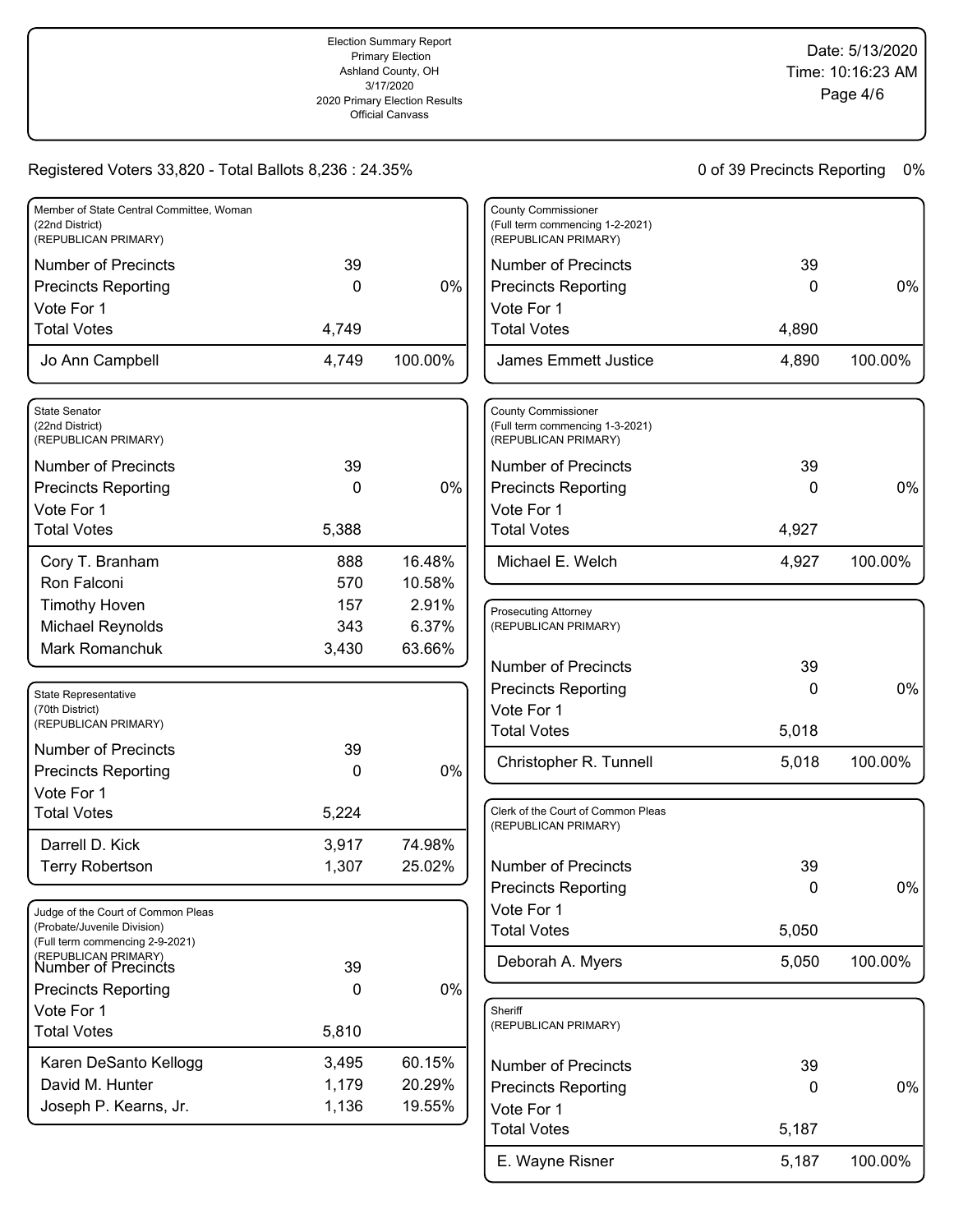| <b>County Recorder</b><br>(REPUBLICAN PRIMARY)                        |       |         |
|-----------------------------------------------------------------------|-------|---------|
| <b>Number of Precincts</b>                                            | 39    |         |
| <b>Precincts Reporting</b>                                            | 0     | 0%      |
| Vote For 1                                                            |       |         |
| <b>Total Votes</b>                                                    | 4,987 |         |
| Michal E. Crow                                                        | 4,987 | 100.00% |
| <b>County Treasurer</b><br>(REPUBLICAN PRIMARY)                       |       |         |
| <b>Number of Precincts</b>                                            | 39    |         |
| <b>Precincts Reporting</b>                                            | 0     | 0%      |
| Vote For 1                                                            |       |         |
| <b>Total Votes</b>                                                    | 5,222 |         |
| Angela S. McQuillen                                                   | 5,222 | 100.00% |
|                                                                       |       |         |
| <b>County Engineer</b><br>(REPUBLICAN PRIMARY)                        |       |         |
| <b>Number of Precincts</b>                                            | 39    |         |
| <b>Precincts Reporting</b>                                            | 0     | 0%      |
| Vote For 1                                                            |       |         |
| <b>Total Votes</b>                                                    | 5,077 |         |
| Edward J. Meixner                                                     | 5,077 | 100.00% |
| Coroner<br>(REPUBLICAN PRIMARY)                                       |       |         |
| <b>Number of Precincts</b>                                            | 39    |         |
| <b>Precincts Reporting</b>                                            | 0     | 0%      |
| Vote For 1                                                            |       |         |
| <b>Total Votes</b>                                                    | 5,252 |         |
| Dale R. Thomae                                                        | 5,252 | 100.00% |
|                                                                       |       |         |
| Representative to Congress<br>(7th District)<br>(LIBERTARIAN PRIMARY) |       |         |
| <b>Number of Precincts</b>                                            | 39    |         |
| <b>Precincts Reporting</b>                                            | 0     | 0%      |
| Vote For 1                                                            |       |         |
| <b>Total Votes</b>                                                    | 12    |         |
| <b>Brandon Lape</b>                                                   | 12    | 100.00% |

| Member of State Central Committee<br>(7th District)<br>(LIBERTARIAN PRIMARY) |    |         |
|------------------------------------------------------------------------------|----|---------|
| Number of Precincts                                                          | 39 |         |
| Precincts Reporting<br>Vote For 2                                            | O  | $0\%$   |
| <b>Total Votes</b>                                                           | 12 |         |
| Patrick J. Glasgow<br>No Valid Petition Filed                                | 12 | 100.00% |
|                                                                              |    |         |
| Ashland City IncTax 0.25% Cont                                               |    |         |

| Number of Precincts        | 14    |        |
|----------------------------|-------|--------|
| <b>Precincts Reporting</b> | 0     | $0\%$  |
| <b>Total Votes</b>         | 3,007 |        |
| For the Income Tax         | 2,372 | 78.88% |
| Against the Income Tax     | 635   | 21.12% |

| Landoll's Castle Sunday Sales |     |        |
|-------------------------------|-----|--------|
| Number of Precincts           | 1   |        |
| <b>Precincts Reporting</b>    | 0   | $0\%$  |
| <b>Total Votes</b>            | 164 |        |
| Yes                           | 122 | 74.39% |
| No                            | 42  | 25.61% |

| Hanover Twp RBs 1.2m Ren                   |           |                  |
|--------------------------------------------|-----------|------------------|
| Number of Precincts<br>Precincts Reporting | 1<br>0    | $0\%$            |
| <b>Total Votes</b>                         | 166       |                  |
| For the Tax Levy<br>Against the Tax Levy   | 144<br>22 | 86.75%<br>13.25% |